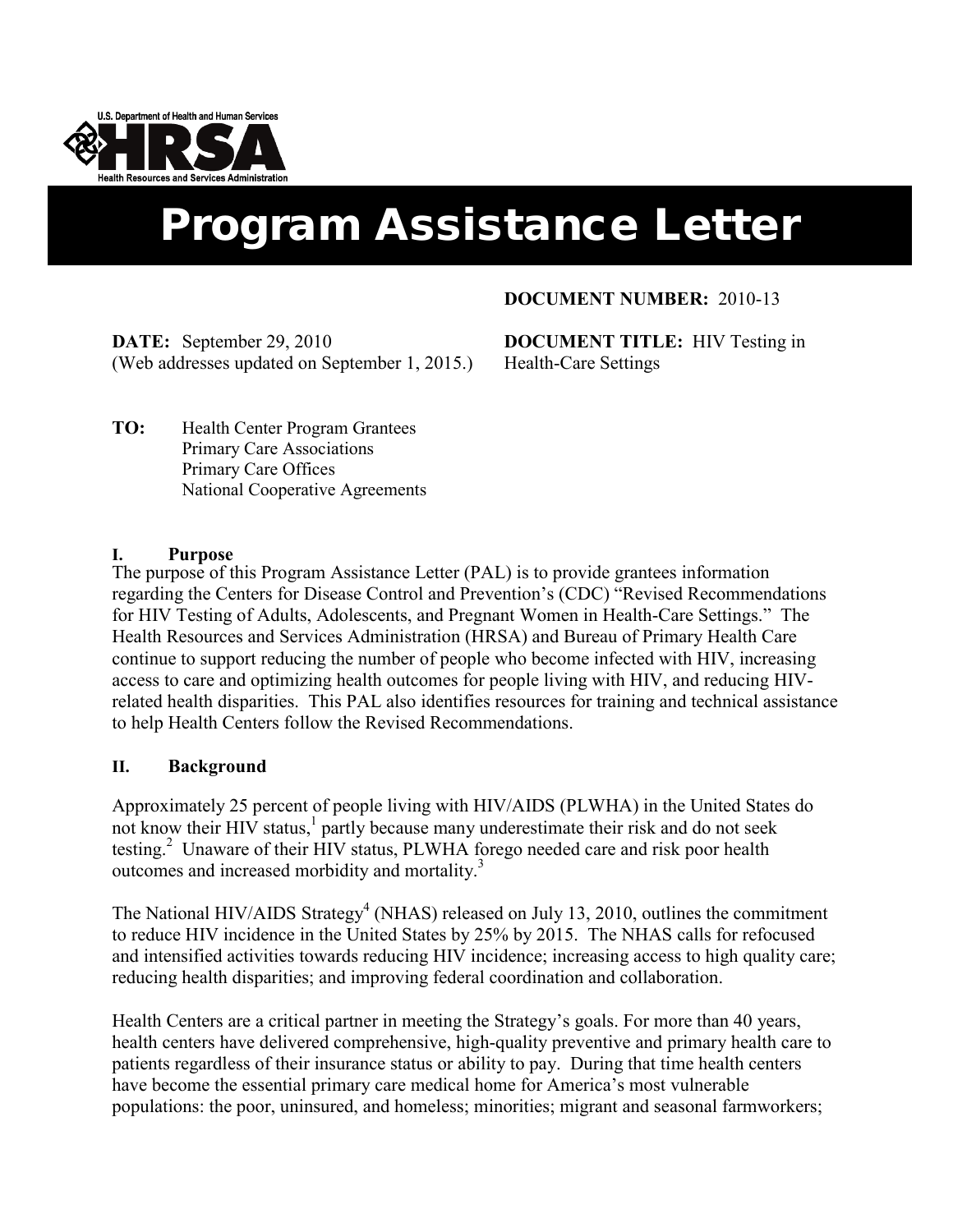public housing residents; geographically isolated communities and inner cities; and people with limited English proficiency. Today, more than 1,100 health centers operate 7,900 service delivery sites that provide care to nearly 19 million patients in every U.S. state, the District of Columbia, Puerto Rico, the U.S. Virgin Islands, and the Pacific Basin. About half of all health center grantees serve a critical need in rural America; the remainder are found in urban areas.

The HIV/AIDS epidemic has profoundly and disproportionately affected these communities and the populations served by health centers. With appropriate care, HIV/AIDS can be managed as a chronic condition in primary care and outpatient specialty settings. Early detection and care is essential however, to reduce HIV/AIDS-related morbidity and mortality and improve quality of life.

Many PLWHA who are unaware of their disease status seek health care services at a variety of clinical settings including health centers, providing opportunities for conventional or rapid HIV testing. Routinely providing rapid HIV testing at these points of entry can increase the number of people who learn their HIV status,<sup>5</sup> although conventional testing remains appropriate in many circumstances.

## **III. Summary of Revised Testing Recommendations**

In September 2006, the CDC updated its recommendations for HIV testing in health care settings and for HIV screening of pregnant women. The objectives of the updated recommendations were as follows: 1) to increase the number of individuals receiving HIV screening in health care settings, including pregnant women; 2) to facilitate earlier detection of HIV infection; 3) to identify individuals with unrecognized HIV infection, provide them with counseling services and referrals to clinical and prevention HIV services; and 4) to further reduce perinatal transmission of HIV in the United States.

Excerpts of major revisions from previously published guidelines include the following:

# *For Adults and Adolescents*

- Screening after notifying the patient that an HIV test will be performed unless the patient declines (opt-out screening) is recommended in all health-care settings. Specific signed consent for HIV testing should not be required. General informed consent for medical care should be considered sufficient to encompass informed consent for HIV testing.
- Persons at high risk for HIV should be screened for HIV at least annually.
- HIV test results should be provided in the same manner as results of other diagnostic or screening tests.
- Prevention counseling should not be required as a part of HIV screening programs in health-care settings. Prevention counseling is strongly encouraged for persons at high risk for HIV in settings in which risk behaviors are assessed routinely (e.g., STD clinics) but should not have to be linked to HIV testing.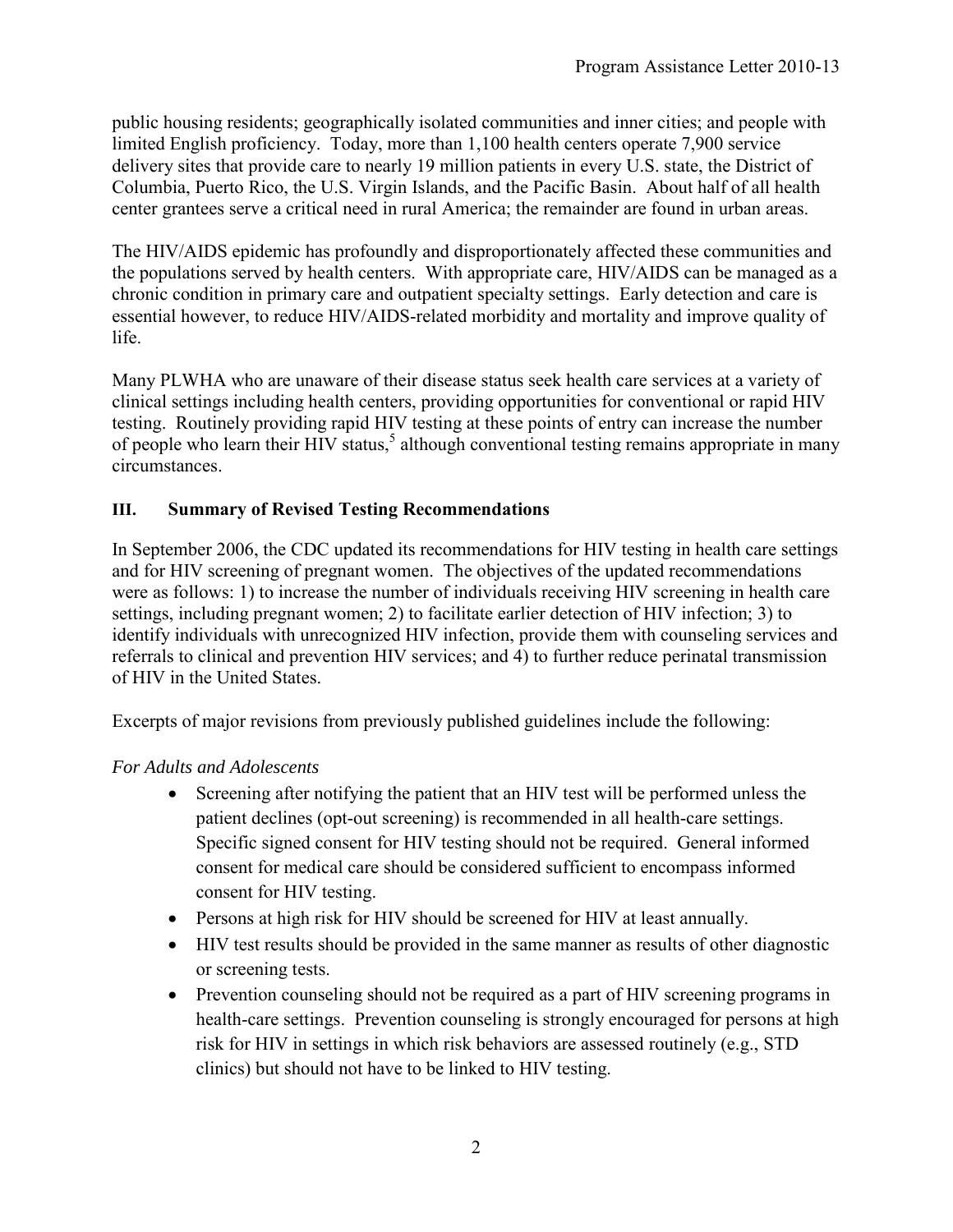• HIV diagnostic testing or screening to detect HIV infection earlier should be considered distinct from HIV counseling and testing conducted primarily as a prevention intervention for uninfected persons at high risk.

## *For Pregnant Women*

- HIV screening should be included in the routine panel of prenatal screening tests for all pregnant women. Patients should be informed that HIV screening is recommended for all pregnant women and that it will be performed unless they decline (opt-out screening).
- Repeat HIV testing in the third trimester is recommended for all women in jurisdictions with elevated HIV or AIDS incidence and for women receiving health care in facilities with at least one diagnosed HIV case per 1,000 pregnant women per year.
- Rapid HIV testing should be performed for all women in labor who do not have documentation of results from an HIV test during pregnancy. Patients should be informed that HIV testing is recommended for all pregnant women and will be performed unless they decline (opt-out screening). Immediate initiation of appropriate antiretroviral prophylaxis should be recommended on the basis of a reactive rapid HIV test result, without awaiting the result of confirmatory testing.

The full text of the Revised Recommendations for HIV Testing of Adults, Adolescents, and Pregnant Women in Health-Care Settings were published in Morbidity and Mortality Weekly Report (MMWR), September 22, 2006, Volume 55, Number RR-14; available online at [http://www.cdc.gov/mmwr/preview/mmwrhtml/rr5514a1.htm.](http://www.cdc.gov/mmwr/preview/mmwrhtml/rr5514a1.htm)

## **IV. Additional Resources**

There are numerous technical assistance and training resources to assist Health Centers in following the CDC HIV testing recommendations.

The HRSA's HIV/AIDS Bureau (HAB) administers the **AIDS Education and Training Centers (AETCs) Program**. The AETC Program is a network of regional and national centers that provide multidisciplinary training for health care providers treating PLWHA, including Health Centers and other safety net providers. The AETC National Resource Center maintains a central repository of training materials developed by regional and national AETCs and can provide technical assistance and training addressing HIV testing. Additional resources are available through the National Minority AETC and the National HIV/AIDS Clinicians' Consultation Center. For more information, see [http://aidsetc.org/,](http://aidsetc.org/) [http://www.nmaetc.org/,](http://www.nmaetc.org/) and [http://www.nccc.ucsf.edu/.](http://www.nccc.ucsf.edu/) 

The CDC's **National Center for HIV/AIDS, Viral Hepatitis, STD, and TB Prevention (NCHHSTP)** supports HIV programs across the country and funds a variety of entities, include state and local health departments, that can provide technical assistance and other resources to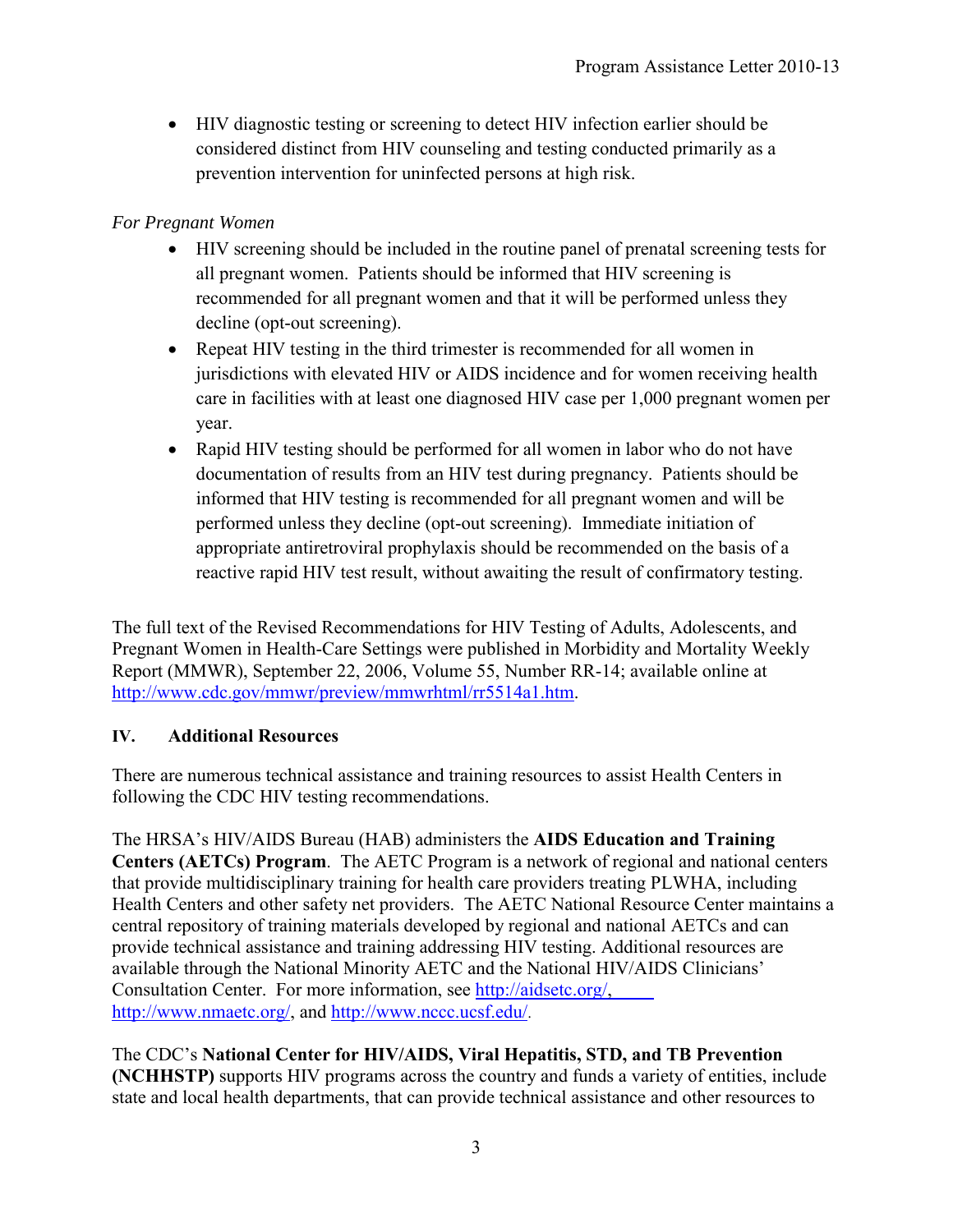providers, administrative staff, and PLWHA. The NCHHSTP is responsible for public health surveillance, prevention research, and programs to prevent and control human immunodeficiency virus (HIV) infection and acquired immunodeficiency syndrome (AIDS), other sexually transmitted diseases (STDs), viral hepatitis, and tuberculosis (TB). Center staff work in collaboration with governmental and nongovernmental partners at community, State, national, and international levels, applying well-integrated multidisciplinary programs of research, surveillance, technical assistance, and evaluation. For more information, see <http://www.cdc.gov/nchhstp/> or [http://www/cdc.gov/hiv/testing/index.html](http://www.cdc.gov/hiv/testing/index.html).

#### The **National Association of Community Health Centers (NACHC)** (see

[http://www.nachc.com/\)](http://www.nachc.com/) has a standing committee on HIV/Substance Abuse Prevention and Treatment. The committee engages in the following: 1) encourages and supports Health Centers in the provision of primary HIV and substance abuse care: 2) tracks funding and develops partnerships with Federal Agencies (i.e., SAMSHA, CDC, HRSA); and 3) develops and provides relevant training and technical assistance to Federally Qualified Health Center (FQHCs). In addition, NACHC provides technical assistance to individual Health Centers on-site regarding the development of programmatic, administrative, and clinical policies and protocols addressing HIV testing and HIV/AIDS care and treatment. For more information, see [http://www.nachc.com/.](http://www.nachc.com/)

Finally, many **State and Local Health Departments** help providers navigate testing barriers through the provision of rapid test kits, laboratory services, and training on how to administer tests.<sup>6</sup> Health Departments also can help providers establish screening algorithms for confirmatory HIV testing, which is required when rapid HIV testing produces a reactive, or HIV-positive, result.<sup>[7](#page-4-0)</sup>

Early detection and treatment of HIV/AIDS increases longevity and quality of life for PLWHA and reduces the likelihood of new HIV infections. As the HIV/AIDS epidemic in the United States moves toward a 30 year history, Health Centers continue to play a vital role in caring for PLWHA and in eliminating new infections. HRSA remains a committed partner in your efforts to help PLWHA, their families, and communities live longer, healthier, and more fulfilling lives.

Sincerely,

James Macrae Associate Administrator